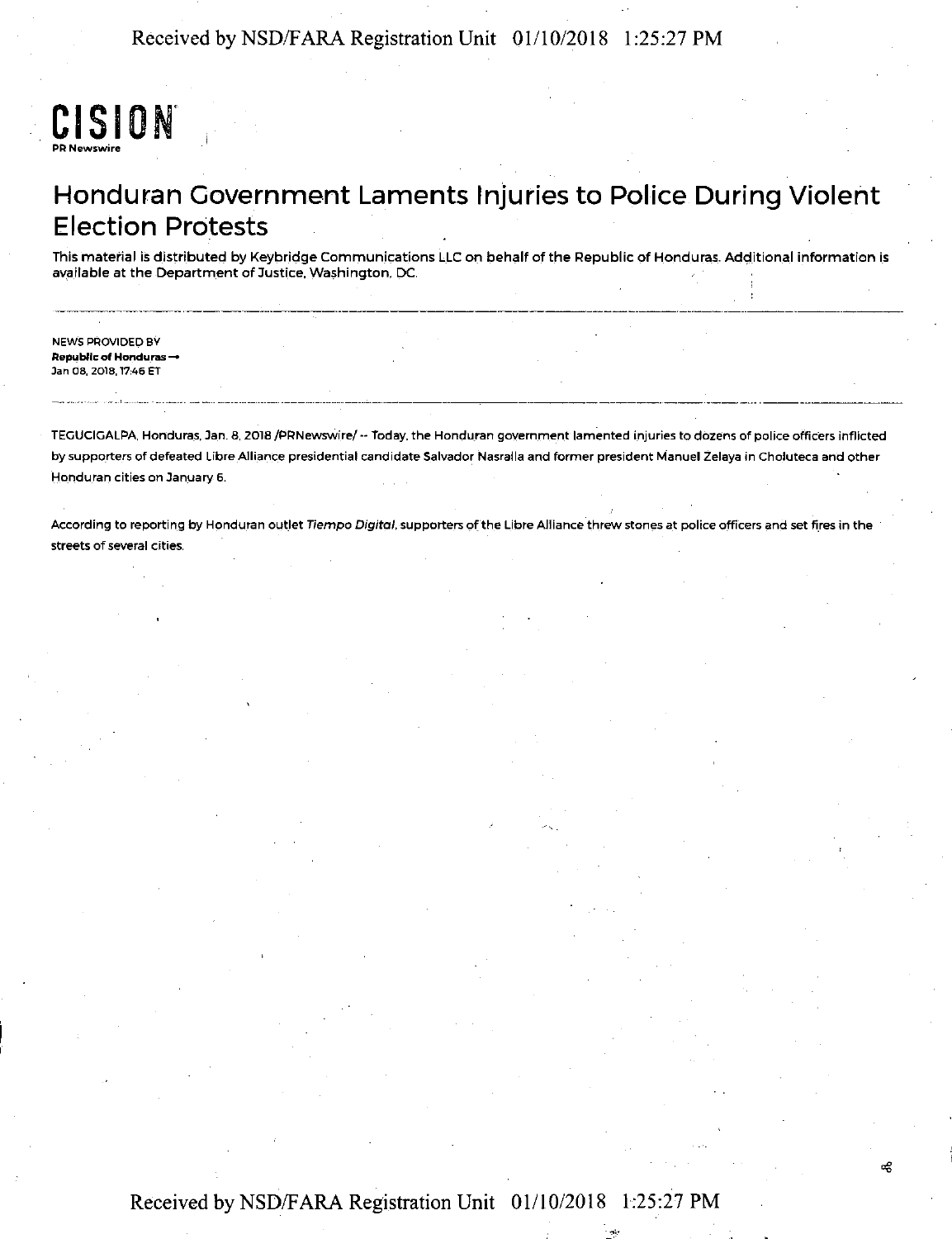#### Received by NSD/FARA Registration Unit 01/10/2018 1:25:27 PM



Honduran Government Laments Injuries to Police During Violent Election Protests

At least 96 police officers were treated for injuries after auxiliary protests in Choluteca turned violent, including one officer who lost an eye and another who suffered a fractured jaw.

- - -- ·--------- ~ '

During the protests, police captured Jose Gabriel Godinez Avelar.a member of the MS-13 gang wanted for setting fire to a polite station last month. in the Aurora district of San Pedro Sula.

Protesters also burned an American flag and threw trash in front of the U.S. Embassy in Tegucigalpa. On December 22,-the U.S. State Department offered its official congratulations to President Juan Orlando Hernández on his victory in the recent Honduran presidential election.

In a January 3 tweet, the LibreAlliance called for a 'great mobilization' against President Hernandez's victory on the streets of San Pedro Sula on January 6. Mr. Nasralla asked his Twitter followers.to joih the January 6 protests.

leaders from across Honduras have criticized the violence. Speaking from his cathedral in Tegucigalpa yesterday, Cardinal Oscar Andres Rodriguez Maradiaga said that "those who are proclaiming hatred are ruining the country" and their actions would lead to "anguish and death." Received by NSD/FARA Registration Unit 01/10/2018 1:25:27 PM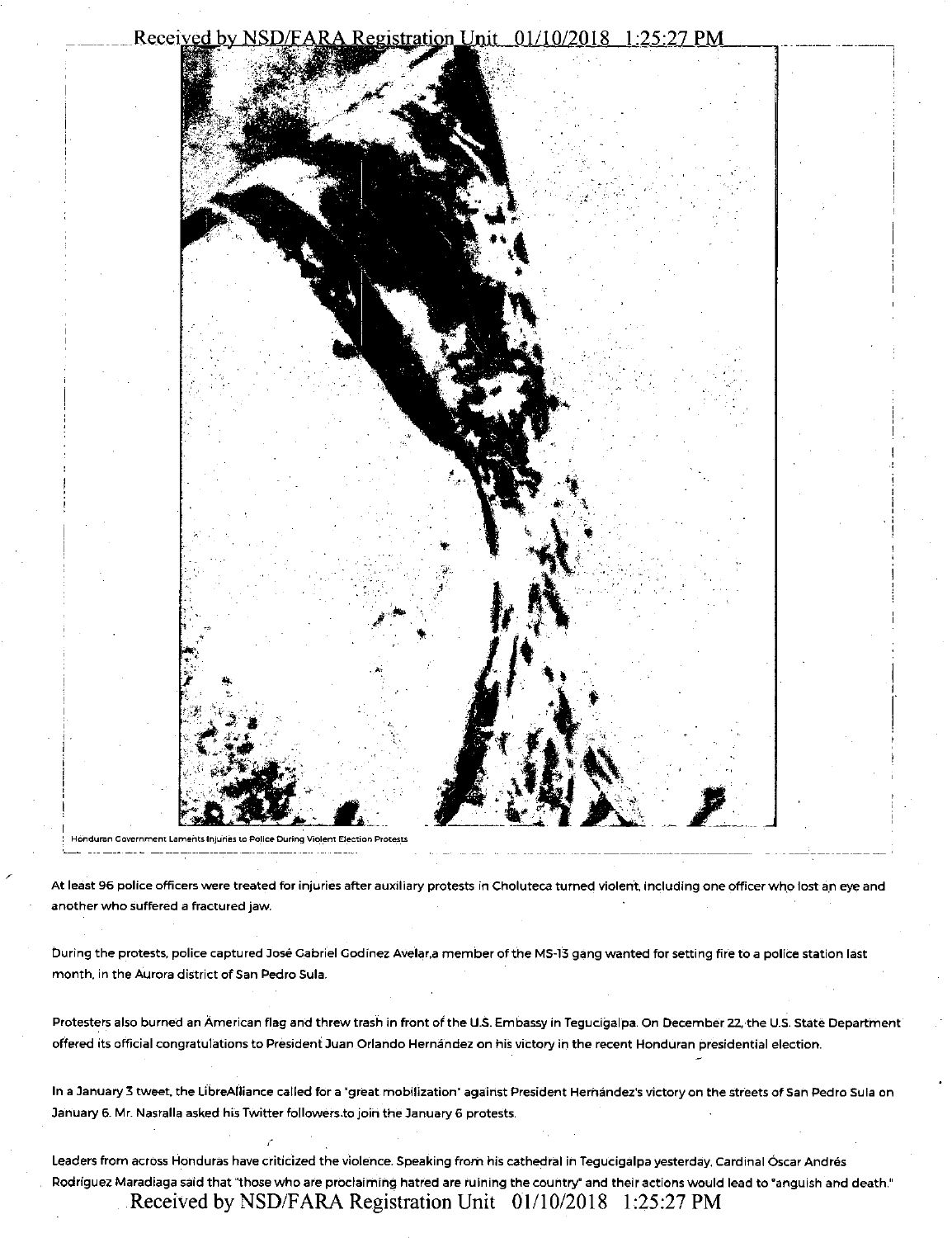### Received By NSD/FARA Registration Unit 01/10/2018 1:25:00 PM

### CISION<sup>®</sup> PR Newswire

# Honduran President Thanks IMF for Supporting Honduras's Economy

--------------------------------------------------~--·-

This material is distributed by Keybridge Communications LLC on behalf of the Republic of Honduras. Additional information is available at the Department of Justice, Washington, DC.

NEWS PROVIDED BY Republic of Honduras -Jan 09. 2018. 18:06 ET

TEGUCIGALPA Honduras, Jan. 9, 2078 /PRNewswire/ -- In a telephone call on Sunday, Jan. 7, Honduran President Juan Orlando Hernandez thanked Alejandro Werner, the Director of the Western Hemisphere Department for the International Monetary Fund, for reaffirming his organization's support for Honduras's economic development program.



Honduran President Thanks IMF for Supporting Honduras's Economy

Werner called President Hernandez to congratulate him on his victory in Honduras's November 26 presidential election. The two also discussed the president's economic priorities: maintaining steady economic growth. creating jobs, reducing economic inequality. and improving citizens' quality of life. Received By NSD/FARA Registration Unit  $01/10/2018$  1:25:00 PM  $\frac{48}{5}$